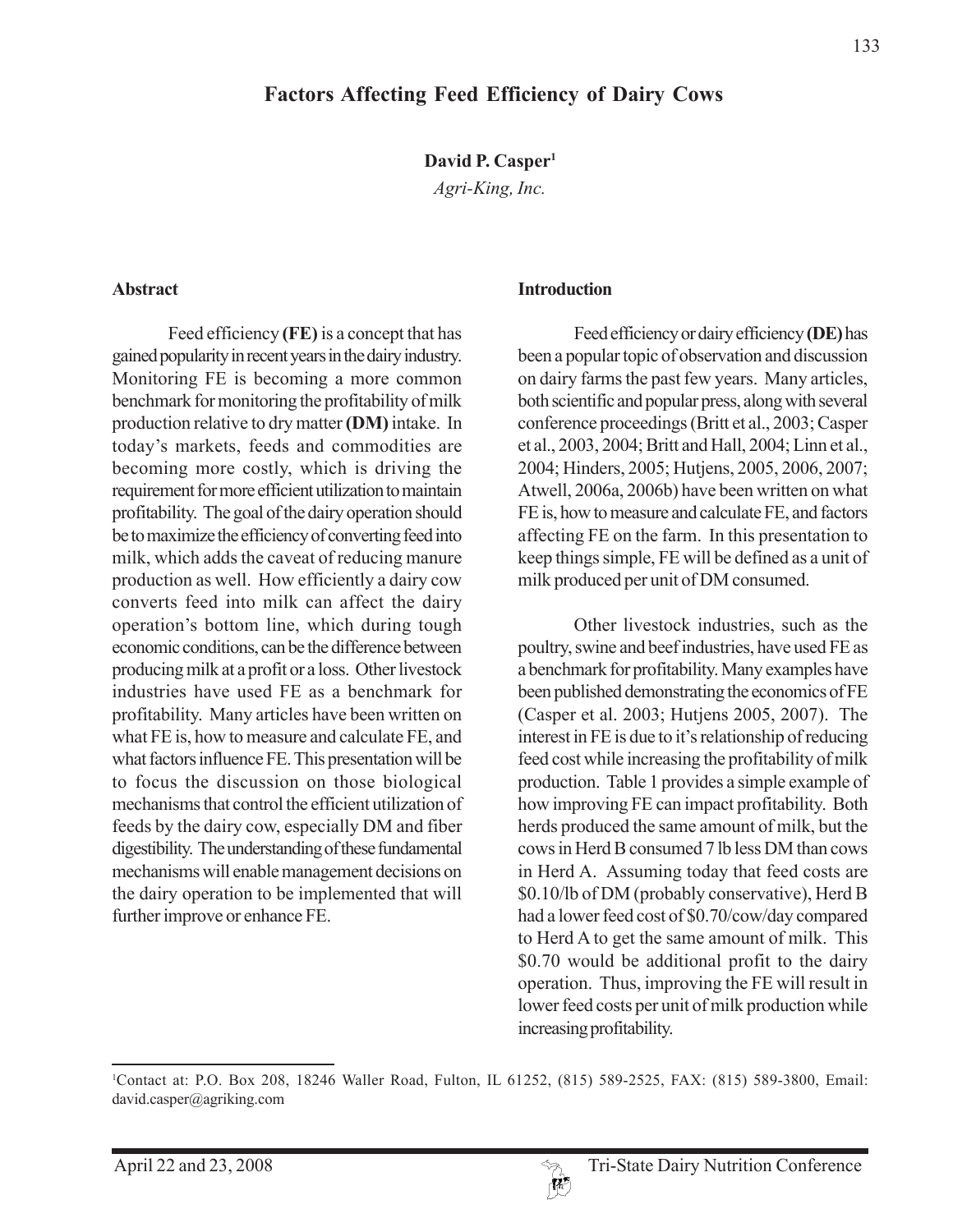In addition, Figure 1 demonstrates the reductions in feed costs on a per cow per day basis as FE increases, assuming constant milk production and a cost of \$0.10/lb of DM. What is interesting about this graph is that the slope of this relationship in not linear but curvilinear. Thus, the biggest savings in feed costs can be realized by improving FE from 1.2 to 1.4, than improving FE from 1.6 to 1.8 (\$0.83 vs. 0.63), respectively; however, remember these savings would be additive if FE could be improved from 1.2 to 1.8. During periods of low milk prices, finding ways to improve the FE or maintaining a high FE can be the difference between producing milk at a profit or a loss.

The range in FE observed in the field or the scientific literature can be quite large. Table 2 contains a summary of 422 treatment means summarized from feeding studies conducted with Holstein dairy cows published in the scientific literature. Milk production across these treatment means averaged 72.9 lb, but ranged from 41.0 to 103.0 lb/day, while DM intake averaged 48.6 lb/ day with a range of 30.0 to 67.9 lb/day. The calculated FE observed in this data set averaged 1.51, but it ranged from a low of 0.86 to a high of 2.30. Understanding why FE varies this dramatically across feeding studies will allow for management decisions to be made that can enhance FE in the future.

Agri-King has been monitoring FE for approximately 15 years because of our focus on improving the profitability of the dairy operations that we work with. Our first experience (Casper et al., 2003) with increasing FE occurred when dairy herds were having high milk production on lower than expected DM intakes. Evaluating these dairy herds in depth indicated that the apparent reason(s) for these dairy cows achieving higher milk production on lower than expected DM intakes appeared to be related to the feeding of extremely highly digestible forages.

Many authors have published excellent reviews on factors influencing FE, such as days in milk, age, body weight, etc. (Linn et al., 2004; Hutjens, 2005, 2006, 2007; Atwell, 2006a, 2006b). However, our work (Casper et al., 2003, 2004; Casper and Mertens, 2007) has focused on identifying those basic fundamental factors that can be measured, manipulated, and managed to increase FE. This presentation will address what we believe to be some of the fundamental factor(s) influencing FE and that is the digestibility of nutrients from the feeds and forages fed to lactating dairy cows.

# **Digestibility**

The National Research Council (2001) demonstrates the greatest factor affecting energy availability to the lactating dairy cow is digestibility. In a small field study, Casper et al. (2004) reported that nutrient digestibility had a direct effect on FE. Six dairy farms feeding a total mixed ration **(TMR)** were used to collect samples of TMR and manure samples, along with data on milk production, milk composition, and intake of DM. Nutrient composition of TMR and manure samples were measured and nutrient digestibilities were calculated using acid insoluble acid **(AIA)** as an internal digestibility marker. Figure 2 shows that the FE responses of these dairy cows were directly related to the DM digestibility **(DMD)** of the ration ( $FE =$  $0.032 + 0.02 *$  DMD,  $R^2 = 0.59$ ,  $P < 0.01$ ). In addition, Figure 3 demonstrates that as the FE increases, the intake of DM was lower for these dairy cows. Indirectly, FE can be used as an indicator of ration digestibility, i.e. if FE is low, then digestibility of the ration may be poor. Figure 3 demonstrates that dairy cows do not need to consume large amounts of DM in order to have high milk production. Supplying the required amounts of digestible nutrients in the ration is crucial to achieving high milk production. If that supply can be achieved by consuming less DM that is more digestible, then milk production and FE should be improved.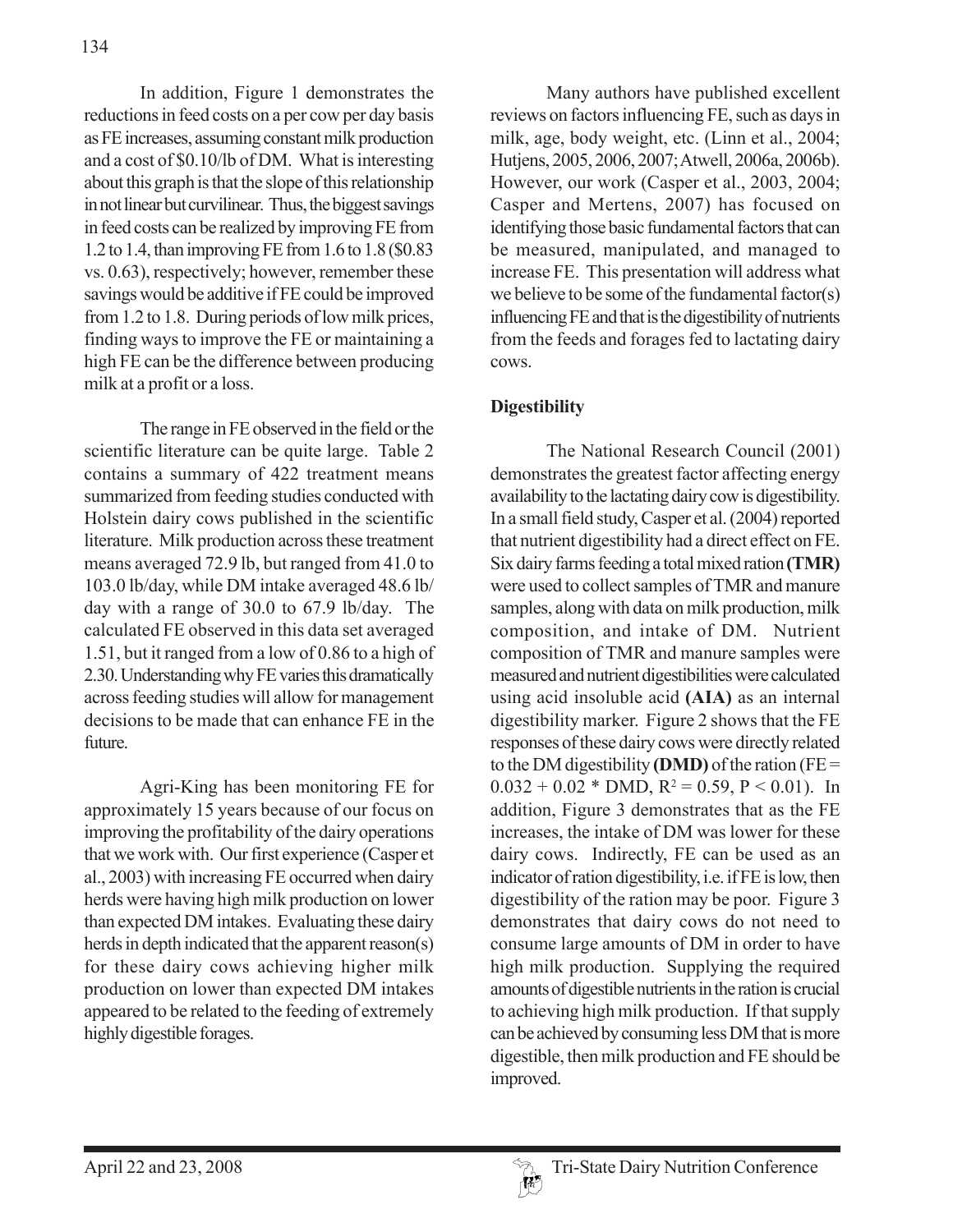Within this study, the range in digestibility of the forages explained most of the variation observed in digestibility of the ration by the lactating dairy cows. Thus, in most feeding situations, forages usually comprise the largest portion of the ration compared to other feed ingredients. Forages have much more variability in digestibility than grains or commodities. Therefore, forage quality and digestibility is going to have a major impact on FE. Tables 3, 4, and 5 demonstrate the ranges in forage quality and digestibility observed from samples submitted to our laboratory. As these tables demonstrate, the range in nutrient concentrations and the digestibility on a DM or NDF basis can be very large between samples within these forage categories. Submitting forage samples for measurement of digestibility of DMand NDF would be the first step towards improving FE on the dairy operation**.**

### **Energy Metabolism Database**

If FE is directly related to nutrient digestibility, then it follows that FE would be directly related to dietary energy density. One of the biggest databases in the world measuring the energy density of the ration is the Energy Metabolism Database from the Energy Metabolism Unit **(EMU)** of the United States Department of Agriculture – Agriculture Research Service **(USDA-ARS)**. The EMU database, which was compiled by Casper and Mertens (2007), represents more than 40 years of studies measuring the energy and protein digestibility of dairy cattle fed diets that varied in forage types, grain sources, protein sources, and fat supplements. Of the 3,018 individual energy and N digestion trials, only 1351 individual trials used lactating dairy cows of different breeds and stages of lactation.

The initial analysis of the EMU database indicated that ruminal acidosis may have occurred in many of the individual balance trials, which negatively affected nutrient digestibility. Thus,

digestion trials conducted on lactating dairy cows having inverted fat and protein ration (acidosis criteria) were removed from the data analysis, which resulted in the final data set having 495 observations relating FE and nutrient digestion. These energy balance trials demonstrated that FE was directly related to the amount of absorbed DM consumed by the lactating dairy cow (Figure 4;  $FE = 0.383 +$ 0.074  $*$  DM absorbed, g/day;  $R^2 = 0.44$ ,  $P < 0.01$ ). Therefore, lactating dairy cows having higher FE are those cows that are consuming rations containing more digestible DM.

Because dietary energy density is directly related to ration digestibility, it becomes apparent that FE is directly related to the net energy **(NE)** density of the diet (Figure 5; FE =  $-0.01 + 1.25$  \* NE, Mcal/kg DM;  $R^2 = 0.60$ ,  $P < 0.01$ ). Since, absorbed DM is a function of both digestibility of the ration and intake of DM by the lactating dairy cow, it becomes apparent that improving DM digestibility has the potential to reduce the amount of DM needed to meet her nutrient requirements. Pushing dairy cows for maximum intake of DM may not always result in maximal or optimal milk production. Why push cows for high intakes of DM to get 80 lb of milk when the same milk yield can be achieved with 50 pounds of DM? The extra feed cost is lost profit to the dairy operation.

## **Acidosis**

In the EMU database, feeding diets that resulted in lactating dairy cows having inverted fat and protein ratios (acidosis criteria) certainly had a negative effect on FE. Acidosis dramatically reduced the relationship of FE to absorbed DM (FE =  $0.40$ )  $+$  0.10  $*$  DM absorbed, kg/day; R<sup>2</sup> = 0.28, *P* < 0.01). Acidosis, as expected, caused reductions in the digestibility of ADF and cellulose, which are the fiber fractions of the diet. Casper and Mertens (2007) also reported that acidosis increased the amount of heat produced per unit of digestible energy (51.4 vs. 54.6%), which resulted in a poorer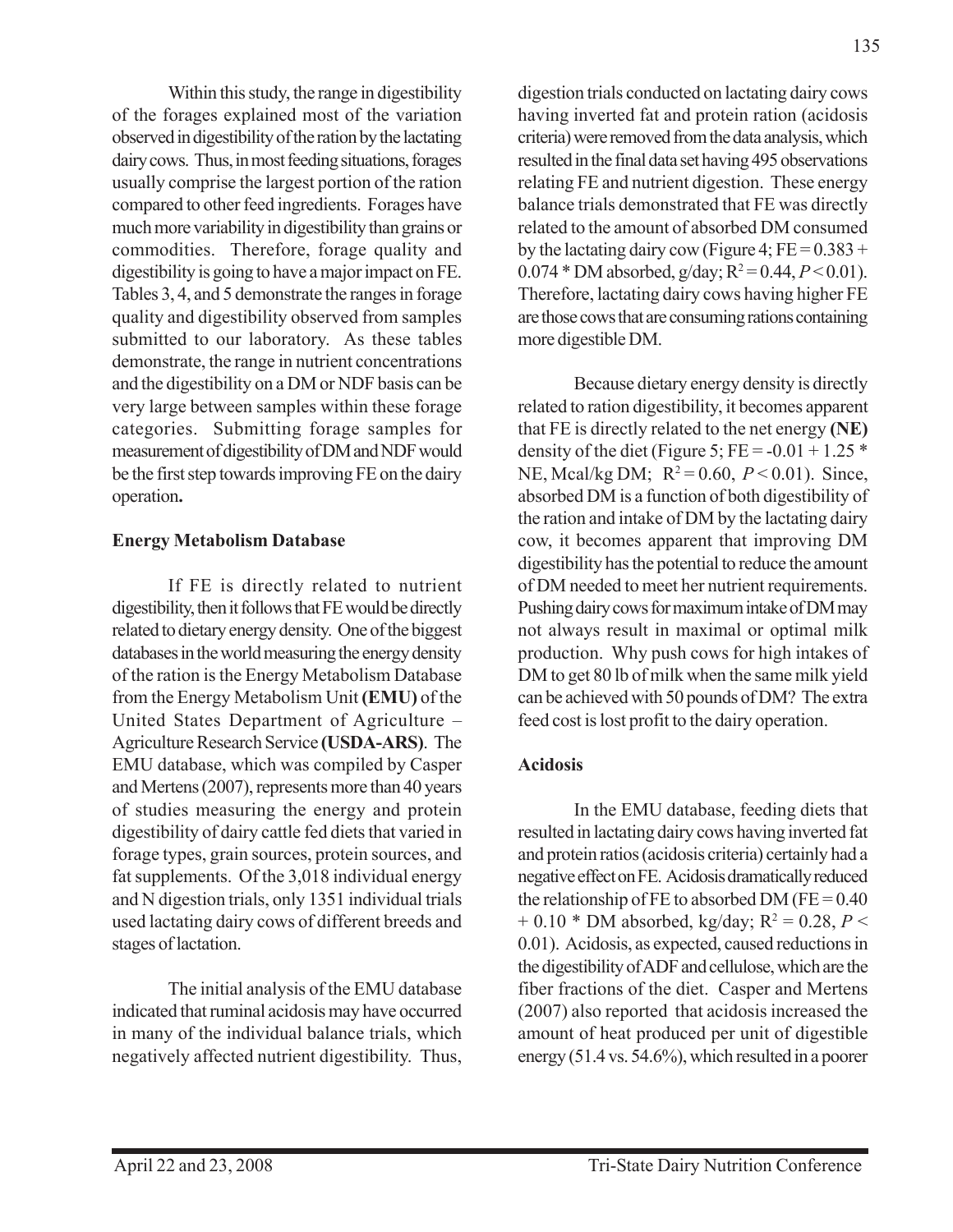conversion of digestible energy into net energy available for productive purposes. Acidosis negatively influences the energy metabolism of the lactating dairy cow along with affecting the health of the cow in a negative manner.

These data demonstrate that the biggest factor affecting energy availability to the lactating dairy cow is ration digestibility. This database analysis also demonstrates that by improving ration digestibility, the FE of the lactating dairy cow will increase as well. The corollary from an environmental standpoint is that improving ration digestibility will reduce manure output. In this data set, fecal energy output ranged from a low of 20% to more than 60% of gross energy intake. The data demonstrate that improving the nutrient digestibility of the diet to improve FE should result in more energetic efficient cows. Also, it stands to reason that using the best management practices of forage production to produce the highest quality forages or using feed additives that improve nutrient digestion, while preventing acidosis, have the greatest potential for improving FE.

## **Silage Additives**

Forages represent a major portion of the diet and the digestibility/quality of these forages will have a major impact on ration digestibility (Casper et al., 2004; Casper and Mertens, 2007). In this author's opinion, forage quality cannot be too good. Thus, producing or purchasing forages having the highest digestibility is going to result in the highest FE and the most economical milk production. The use of silage inoculants or silage fermentation aids during the ensiling process has increased in recent years to enhance the production of lactic acid plus other benefits for the long term storage of forages.

The use of specific silage inoculants or silage fermentation aids (products) during the forage harvesting process that have been formulated with specific features and benefits have the potential to improve the digestibility of nutrients in ensiled forages. For example, we conducted a study (Ayangbile et al., 2001) evaluating the addition of a silage additive (Silo-King®, Agri-King, Inc., Fulton, IL) during the ensiling process at increasing rates to determine if the digestibility of alfalfa haylage could be enhanced. The additive was applied to alfalfa haylage at increasing applications rates (0.33, 0.67, and 1 lb/ton of alfalfa forage) at the time of ensiling. The ensiled alfalfa haylage was allowed to proceed through the ensiling process and was stored  $(>60$ days) before being fed to growing wethers. The experimental design was a replicated 4 x 4 latin square design using metabolism crates to measure the digestion and absorption of nutrients. Figures 6 and 7 demonstrated that application of the additive at increasing application rates resulted in increasing (*P* < 0.05) the digestion and absorption of DM and NDF. Thus, improvements in DM and fiber **(NDF)** digestibilities can be achieved by treating forages during the ensiling process. These improvements have the potential to improve the FE of lactating dairy cows through improvements in the digestibility of forages by the animal.

## **Direct Fed Microbials (DFM) and Enzymes**

This is an exciting area of research and product development being undertaken by several companies that holds great promise for improving FE by lactating dairy cows. Schingoethe et al. (2004) demonstrated that feeding enzymes resulted in an improvement in milk production. The stage of lactation and the cows' energy requirement will dictate the type of responses observed in FE.

For example, we have developed a product based on the combination of DFM and enzyme technologies (Ru-Max®, Agri-King, Inc., Fulton, IL) that was evaluated using 1000 dairy cows split into 2 groups using a switchback trial design. Milk production (Figure 8) was similar  $(P > 0.10)$  for both groups of cows, but the improvements in ration digestibility resulted in a 5.3 lb decrease in intake of

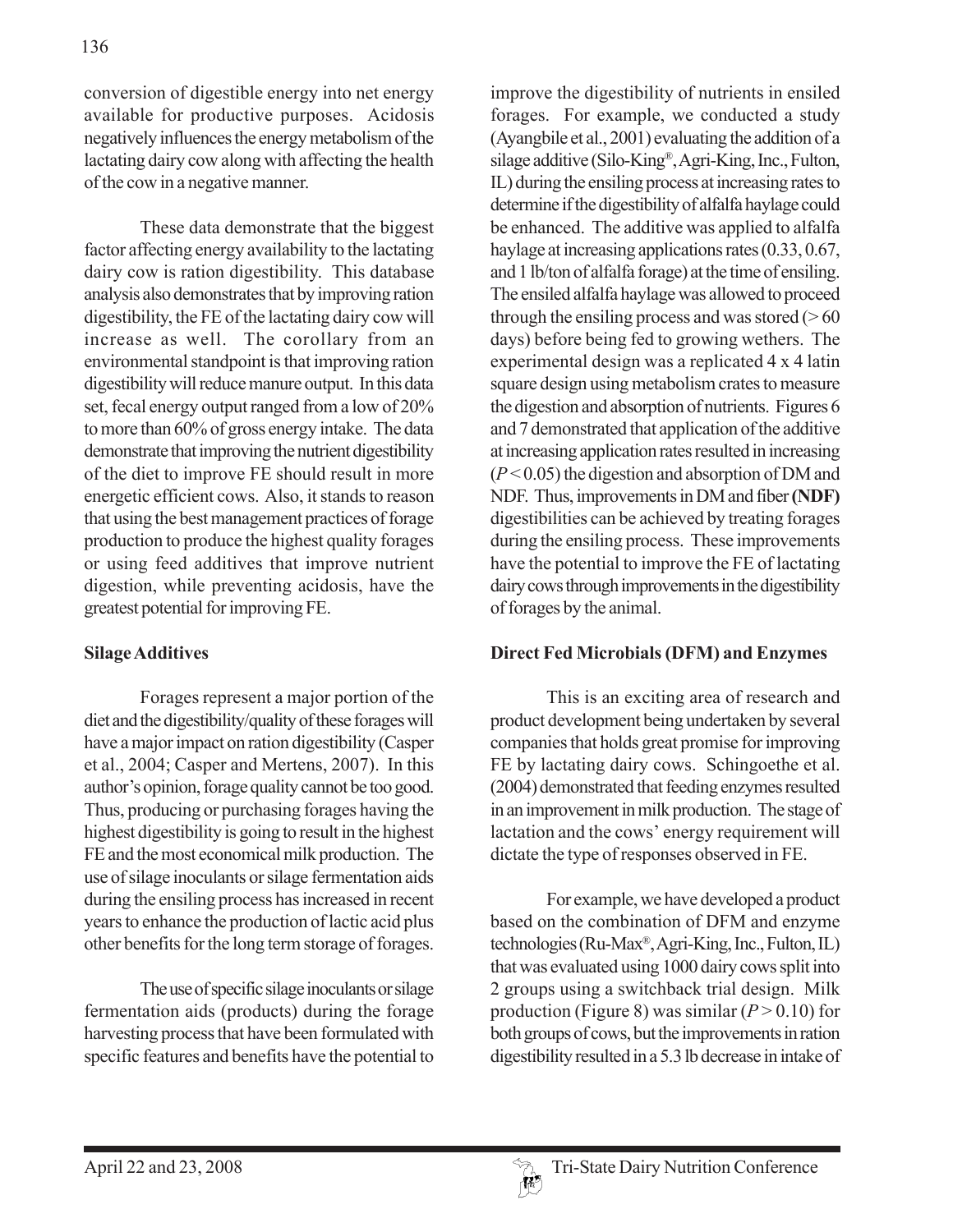DM. Therefore, feeding the product resulted in an improvement in FE of 0.16 units (1.57 versus 1.73 for Control and Product, respectively). This resulted in a return on investment of 4.2 for every \$1 spent. These types of products hold promise in improving the FE of lactating dairy cows and the economics of producing milk

## **Yeast and Yeast Cultures**

Yeast and yeast cultures have been fed to dairy cattle for more than 60 years. Yeast culture has improved intake of DM and milk production in controlled studies (Miller-Webster et al., 2002; Schingoethe et al., 2004; White et al., 2008). Schingoethe et al. (2004) reported an increase in FE of 0.1 unit  $(P < 0.04)$  when cows where fed yeast. This was the result of numerically greater (*P* > 0.10) milk production and lower intake of DM. It is interesting to note that milk fat was numerically increased due to feeding yeast which would be hypothesized to occur from greater DM and fiber digestion. Miller-Webster et al. (2002) reported increases in DM digestibility of 2.4 and 5.0 percentage units when yeast products were evaluated using a continuous culture system. White et al. (2008) demonstrated a 3.2 percentage unit improvement in NDF digestibility by feeding cows yeast culture compared to cows receiving the same diet without yeast culture. Using yeast as a feed additive has the potential to improve FE by approximately 0.1 units by improving rumen function and nutrient digestion.

It is the authors' field experience that reductions in intake of DM sometimes do not occur until cows are in a positive energy balance or gaining body weight. It is interesting to note that in the study by Schingoethe et al. (2004) that a numerical increase in body condition scores was observed with the reduction in DMI for cows fed the yeast containing ration.

### **Conclusions**

The greatest factor affecting nutrient availability to the lactating dairy cows is the digestibility of the ration. The FE potential of the dairy herd is directly related to the DM digestibility and energy density of the forages and feeds used in ration formulation. Producing or obtaining forages with the highest digestibility possible represents the greatest potential for improving FE and reducing the cost to produce 100 lb of milk. Proper ration balancing to maximize fiber digestion and eliminating acidosis will improve FE and energetic efficiency of the dairy cow. The use of forage inoculants and feed additives (yeast cultures, live yeast, DFM, and enzymes) that improve ration digestibility can be used to further improve FE; however, these improvements are not as dramatic as improving forage quality. Improving FE can increase the income over feed costs and reduce the cost to produce 100 lb of milk. Tracking and improving FE on your dairy operation using those nutritional technologies that enhance digestibility and FE will improve profitability in good times and can be the difference between profit and loss in times of low milk prices.

# **References**

Atwell, D. 2006a. Nutrition's impact on efficiency. Hoard's Dairyman 151:778-779.

Atwell, D. 2006b. The real drivers of feed efficiency. Hoard's Dairyman 151:706.

Ayangbile, G., D.P. Casper, J. Meier, and D. Spangler. 2001. Application of a fermentation aid (Silo-King ) at increasing rates on the availability of nutrients from alfalfa haylage. 1. Digestibility of dry matter, protein and fiber. J. Dairy Sci. 84:1566. (Abstr.)

Britt, J.S., and M.B. Hall. 2004. What affects dairy efficiency. Hoard's Dairyman. 149:476.

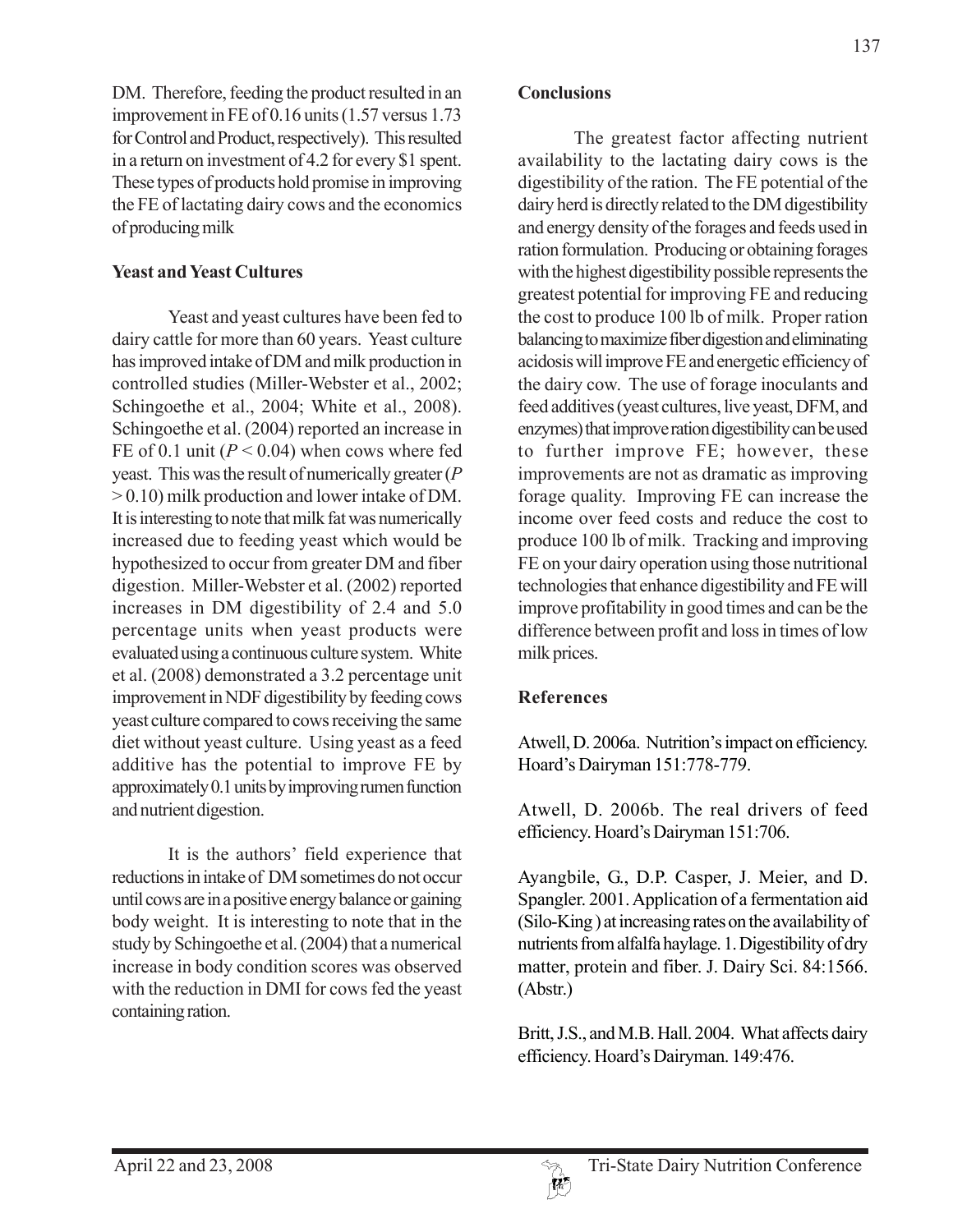Britt, J.S., R.C. Thomas, N.C. Spear, and M.B. Hall. 2003. Efficiency of converting nutrient dry matter to milk in Holstein herds. J. Dairy Sci. 86:3796-3801.

Casper, D.P., and D.R. Mertens. 2007. Feed efficiency of lactating dairy cows is related to dietary energy density. J. Dairy Sci. 90 (Suppl. 1):407. (Abstr.)

Casper, D.P., L.A. Whitlock, D. Schauff, and D. Jones. 2003. Consider the intake/efficiency tradeoff. Hoard's Dairyman 148:604.

Casper, D.P., L.A. Whitlock, D. Schauff, D. Jones, D. Spangler, and G. Ayangbile. 2004. Feed efficiency is driven by dry matter digestibility. J. Dairy Sci. 87 (Suppl. 1):462. (Abstr.)

Hinders, R. 2005. Feed efficiency vital to dairy profit. Feedstuffs 77:14-15.

Hutjens, M. 2005. Feed efficiency and its impact on large herds. Proc. Southwest Nutr. Conf. p. 186- 191.

Hutjens, M. F. 2006. Feeding efficiency strategies. The Progressive Dairyman. p. 34-36.

Hutjens, M. F. 2007. Practical approaches to feed efficiency and applications on the farm. Penn. State Dairy Conf. p.1-5.

Linn, J., M. Terre Trulla, D. Casper, and M. Raeth-Knight. 2004. Feed efficiency of lactating dairy cows. Proc. Minnesota Nutr. Conf.

Miller-Webster, T., W.H. Hoover, M. Holt, and J.E. Nocek. 2002. Influence of yeast culture on ruminal microbial metabolism in continuous culture. J. Dairy Sci. 85:2009-2014.

National Research Council. 2001. Nutrient requirements of dairy cattle. 7<sup>th</sup> rev. ed. Natl. Acad. Press, Washington, DC.

Schingoethe, D.J., K.N. Linke, D.F. Kalscheur, A.R. Hippen, D.R. Rennich, and I. Yoon. 2004. Feed efficiency of mid-lactation dairy cows fed yeast culture during summer. J. Dairy Sci. 87:4178-4181.

White, R.A., J.H. Harrison, D. Mertens, I. Yoon, W.K. Sanchez, and N. Nicholson. 2008. Effect of yeast culture on efficiency of nutrient utilization for milk production and impact on fiber digestibility and fecal particle size. J. Dairy Sci. (In Press).

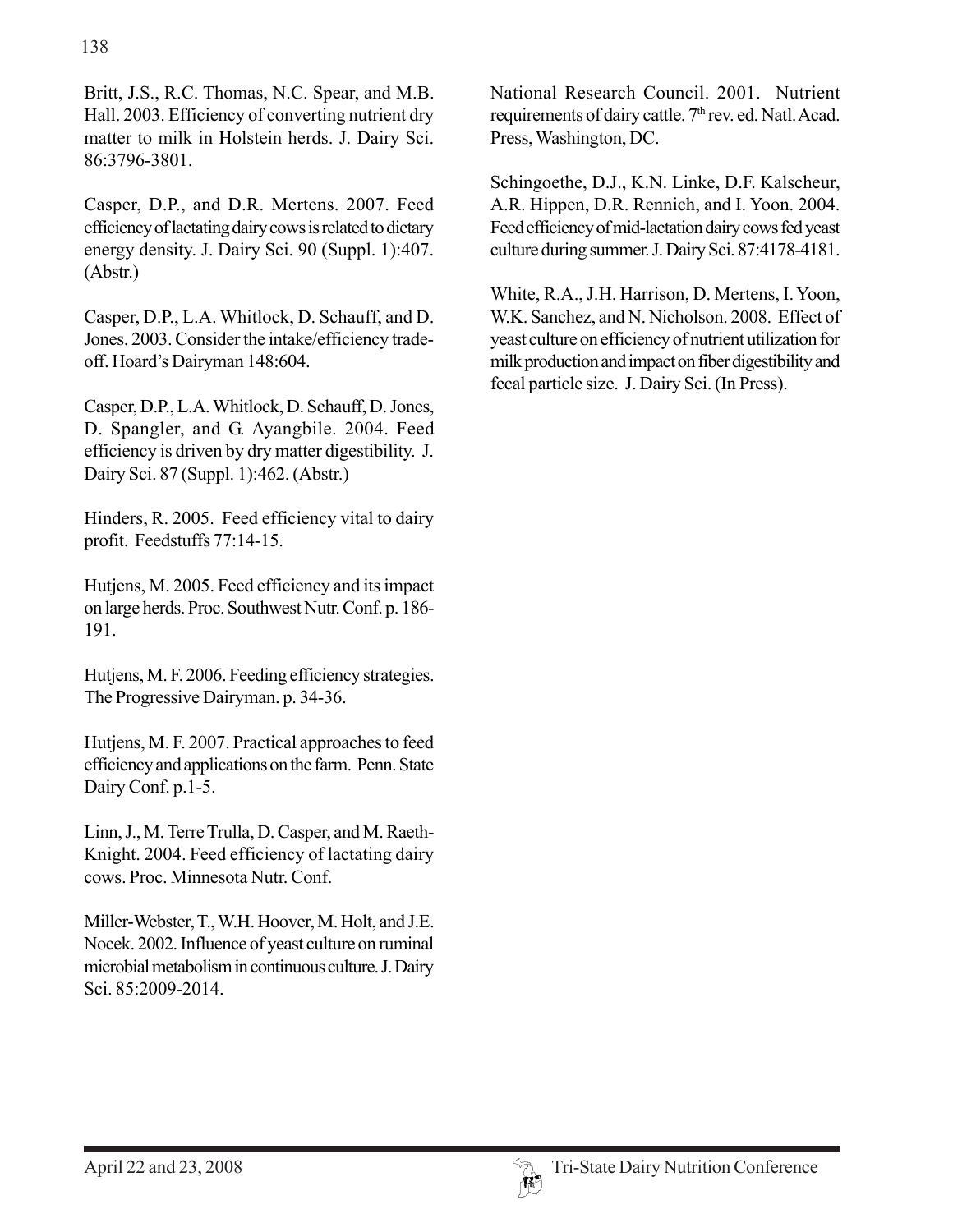| Measurement                      | Herd A  | Herd B  |  |
|----------------------------------|---------|---------|--|
| Milk, lb/day                     | 80      | 80      |  |
| DM intake, lb/day                | 57      | 50      |  |
| Feed efficiency                  | 1.40    | 1.60    |  |
| Milk income $\omega$ \$16/cwt    | \$12.80 | \$12.80 |  |
| Feed costs $\omega$ \$0.10/lb DM | \$5.70  | \$5.00  |  |
| Income over feed costs           | \$7.10  | \$7.80  |  |
| Cost to produce 100 lb milk      | \$7.13  | \$6.25  |  |

**Table 1.** Impact on feed costs in two herds with different feed efficiencies.

**Table 2.** Milk production and composition, dry matter intake (DMI), and feed efficiency summarized from 422 treatment means published in the scientific literature.

| Measurement               | Average | Minimum | Maximum |  |
|---------------------------|---------|---------|---------|--|
| Milk, lb/day              | 72.9    | 41.0    | 103.0   |  |
| Milk fat, %               | 3.59    | 2.37    | 4.84    |  |
| Milk protein, %           | 3.16    | 2.61    | 3.74    |  |
| DMI, lb/day               | 48.6    | 30.0    | 67.9    |  |
| Feed efficiency, Milk/DMI | 1.51    | 0.86    | 2.30    |  |

Table 3. Nutrient concentrations (% of DM), neutral detergent fiber digestibility (or cell wall digestibility; CWD, %), and dry matter digestibility (DMD, %) of corn silage samples when ranked by  $DMD<sup>1</sup>$ 

| Item      | CP  | <b>ADF</b> | <b>NDF</b> | <b>CWD</b> | Lignin | Oil  | <b>NFC</b> | <b>Starch</b> | <b>DMD</b> |
|-----------|-----|------------|------------|------------|--------|------|------------|---------------|------------|
| Poor      | 8.0 | 30.8       | 51.1       | 46.8       | 3.29   | 1.94 | 21.1       | 22.2          | 55.5       |
| Fair      | 8.5 | 29.3       | 50.1       | 50.1       | 3.06   | 2.29 | 36.4       | 22.9          | 67.8       |
| Medium    | 8.4 | 24.5       | 42.9       | 52.0       | 2.44   | 2.70 | 43.8       | 30.4          | 72.7       |
| Good      | 8.6 | 20.9       | 37.4       | 54.1       | 2.01   | 2.96 | 39.2       | 36.2          | 76.5       |
| Excellent | 9.0 | 16.5       | 30.7       | 55.2       | 1.58   | 3.25 | 55.8       | 43.9          | 80.9       |
| Average   | 8.5 | 24.4       | 42.7       | 52.0       | 2.44   | 2.69 | 43.9       | 30.6          | 73.0       |

 ${}^{1}CP$  = Crude protein, ADF = acid detergent fiber, NDF = neutral detergent fiber, and NFC = nonfiber carbohydrates.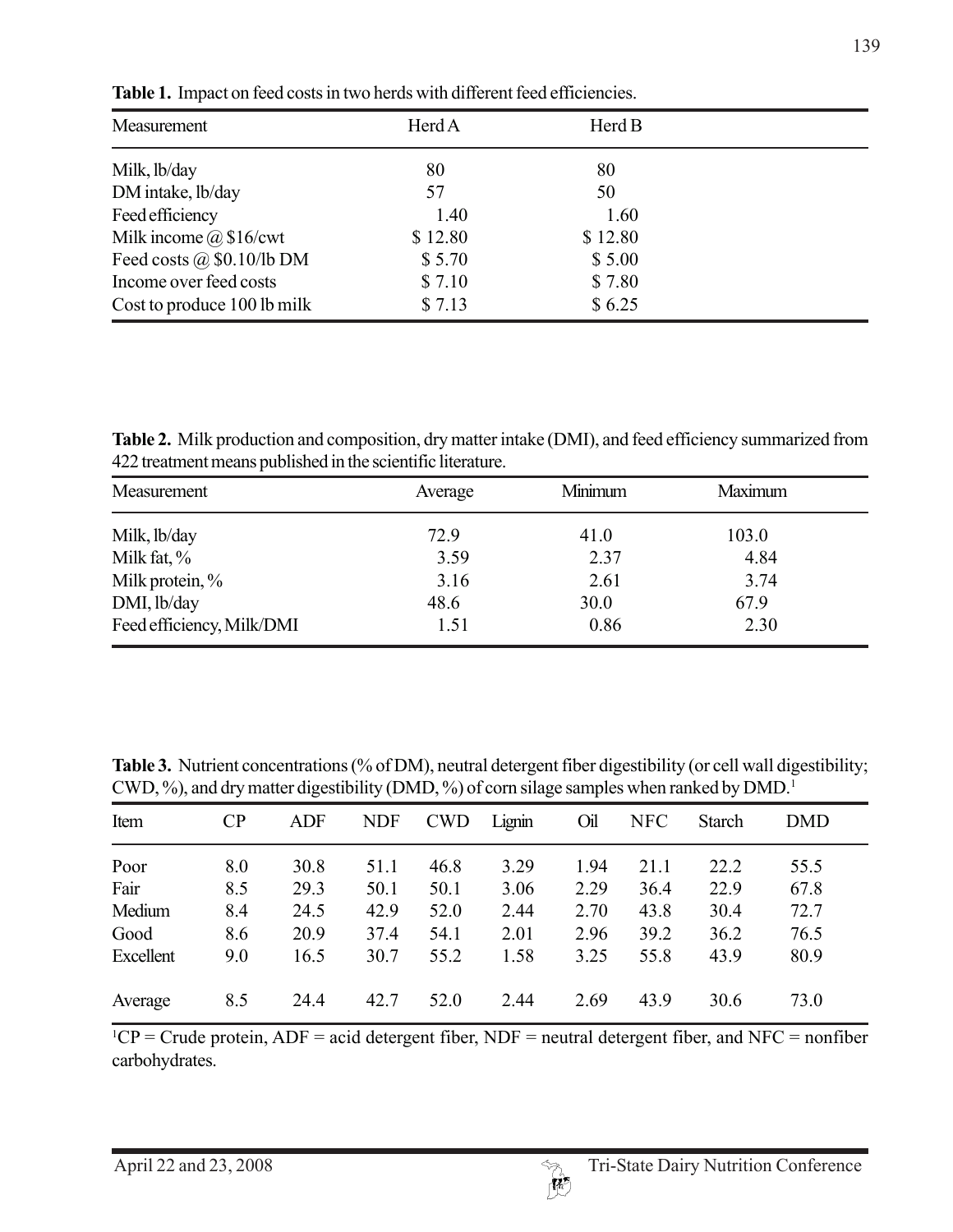| Item      | $\overline{CP}$ | <b>ADF</b> | <b>NDF</b> | <b>CWD</b> | Lignin | <b>NFC</b> | <b>DMD</b> |  |
|-----------|-----------------|------------|------------|------------|--------|------------|------------|--|
| Bad       | 12.3            | 47.5       | 66.0       | 46.0       | 12.2   | 17.5       | 43.2       |  |
| Poor      | 13.9            | 42.7       | 61.6       | 52.3       | 8.5    | 19.6       | 56.6       |  |
| Fair      | 18.3            | 36.1       | 50.9       | 57.6       | 6.9    | 23.8       | 66.4       |  |
| Medium    | 21.1            | 31.4       | 43.7       | 60.0       | 5.9    | 27.2       | 72.4       |  |
| Good      | 22.7            | 27.7       | 38.6       | 61.9       | 5.2    | 29.8       | 76.8       |  |
| Excellent | 24.3            | 23.8       | 33.3       | 65.2       | 4.4    | 32.8       | 81.5       |  |
| Average   | 19.8            | 33.2       | 46.6       | 59.0       | 6.33   | 25.9       | 69.8       |  |

Table 4. Nutrient concentrations (% of DM), neutral detergent fiber digestibility (or cell wall digestibility; CWD, %), and dry matter digestibility (DMD, %) of ensiled haylage samples when ranked by DMD.<sup>1</sup>

 ${}^{1}CP$  = Crude protein, ADF = acid detergent fiber, NDF = neutral detergent fiber, and NFC = nonfiber carbohydrates.

**Table 5.** Nutrient concentrations (% of DM) , neutral detergent fiber digestibility (or cell wall digestibility, CWD, %), and dry matter digestibility (DMD, %) of hay samples when ranked by DMD.<sup>1</sup>

| Item      | CP   | <b>ADF</b> | <b>NDF</b> | <b>CWD</b> | Lignin | <b>NFC</b> | <b>DMD</b> |
|-----------|------|------------|------------|------------|--------|------------|------------|
| Bad       | 8.71 | 45.9       | 71.7       | 41.6       | 7.2    | 15.9       | 45.9       |
| Poor      | 12.2 | 40.6       | 63.8       | 48.8       | 6.3    | 19.9       | 55.7       |
| Fair      | 18.1 | 34.9       | 51.7       | 54.4       | 6.5    | 24.8       | 65.7       |
| Medium    | 21.3 | 29.8       | 42.3       | 57.1       | 6.0    | 29.5       | 72.4       |
| Good      | 23.2 | 25.8       | 35.4       | 58.5       | 5.3    | 33.1       | 76.9       |
| Excellent | 24.9 | 21.8       | 29.2       | 62.1       | 4.6    | 36.2       | 81.4       |
| Average   | 18.7 | 33.2       | 48.8       | 54.6       | 6.14   | 26.5       | 67.4       |

 ${}^{1}CP$  = Crude protein, ADF = acid detergent fiber, NDF = neutral detergent fiber, and NFC = nonfiber carbohydrates.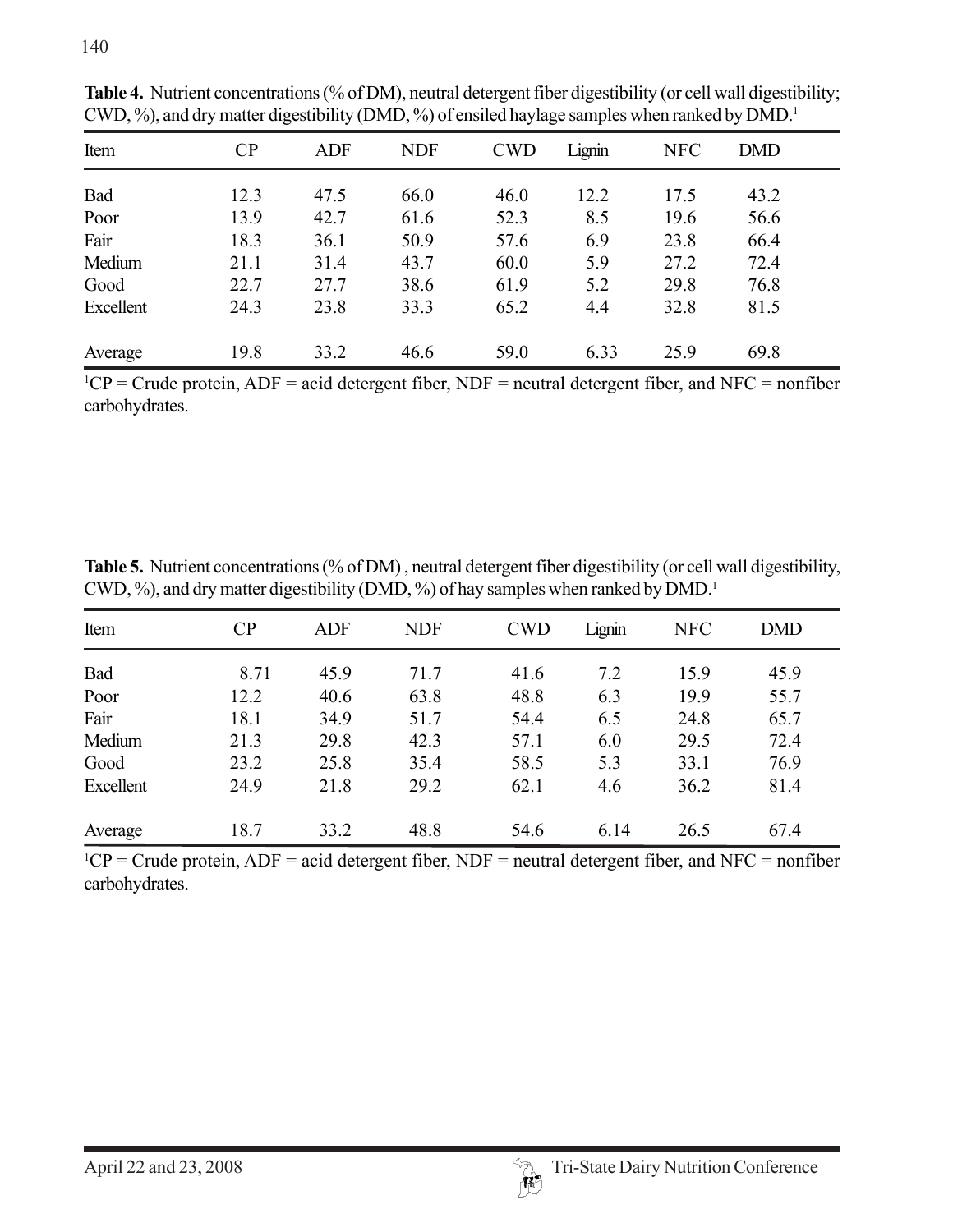

**Figure 1.** Change in feed costs as the feed efficiency ratio improves and dry matter intake (DMI) declines for producing 70 lb of milk at a cost of \$0.10/lb of DM.



Figure 2. The relationship between feed efficiency and ration dry matter digestibility (DMD) by lactating dairy cows (Casper et al., 2004).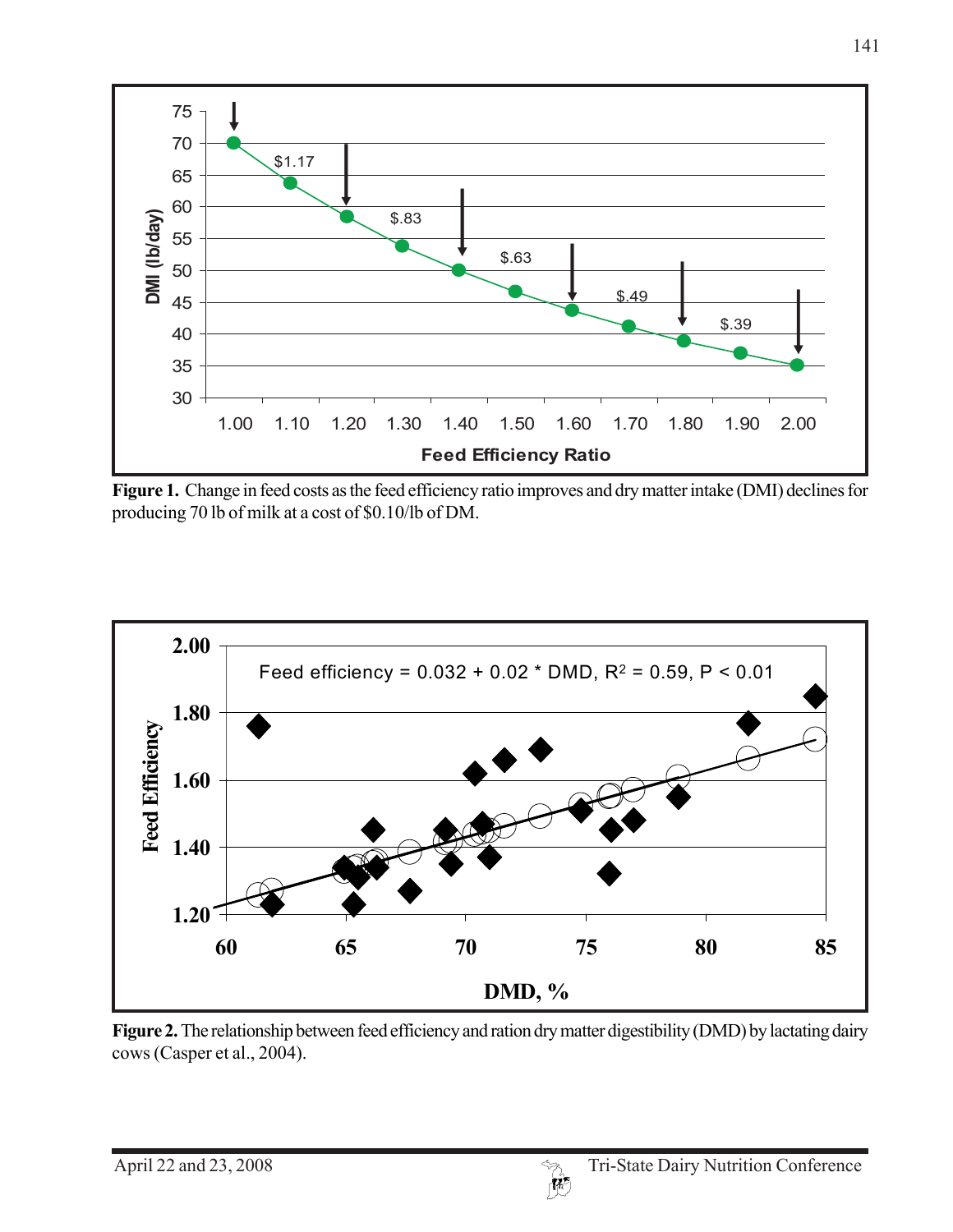

Figure 3. The relationship between feed efficiency and dry matter intake (DMI) by lactating dairy cows.



Figure 4. The relationship of feed efficiency (FE) to the amount of dry matter (DM) absorbed by lactating dairy cows.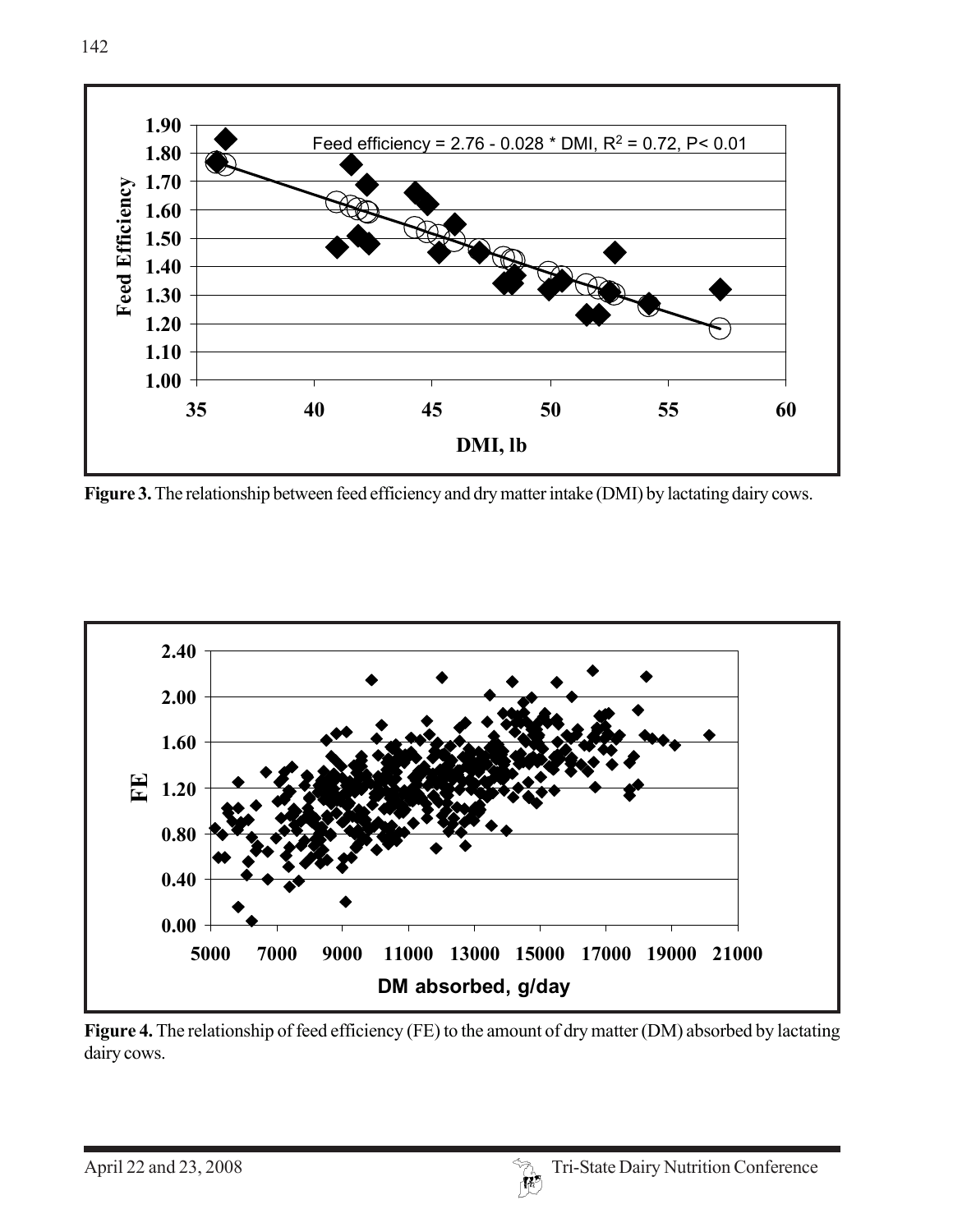

Figure 5. The relationship of feed efficiency (FE) to the net energy content (NE) of the diet fed to lactating  $dairy$  cows ( $DMI = dry$  matter intake).



**Figure 6.** Effect of Silo-King® (Agri-King, Inc., Fulton, IL) application rate on dry matter (DM) digestibility of alfalfa haylage by growing wethers (Ayangbile et al., 2001; abcMeans differ,  $P < 0.05$ ).